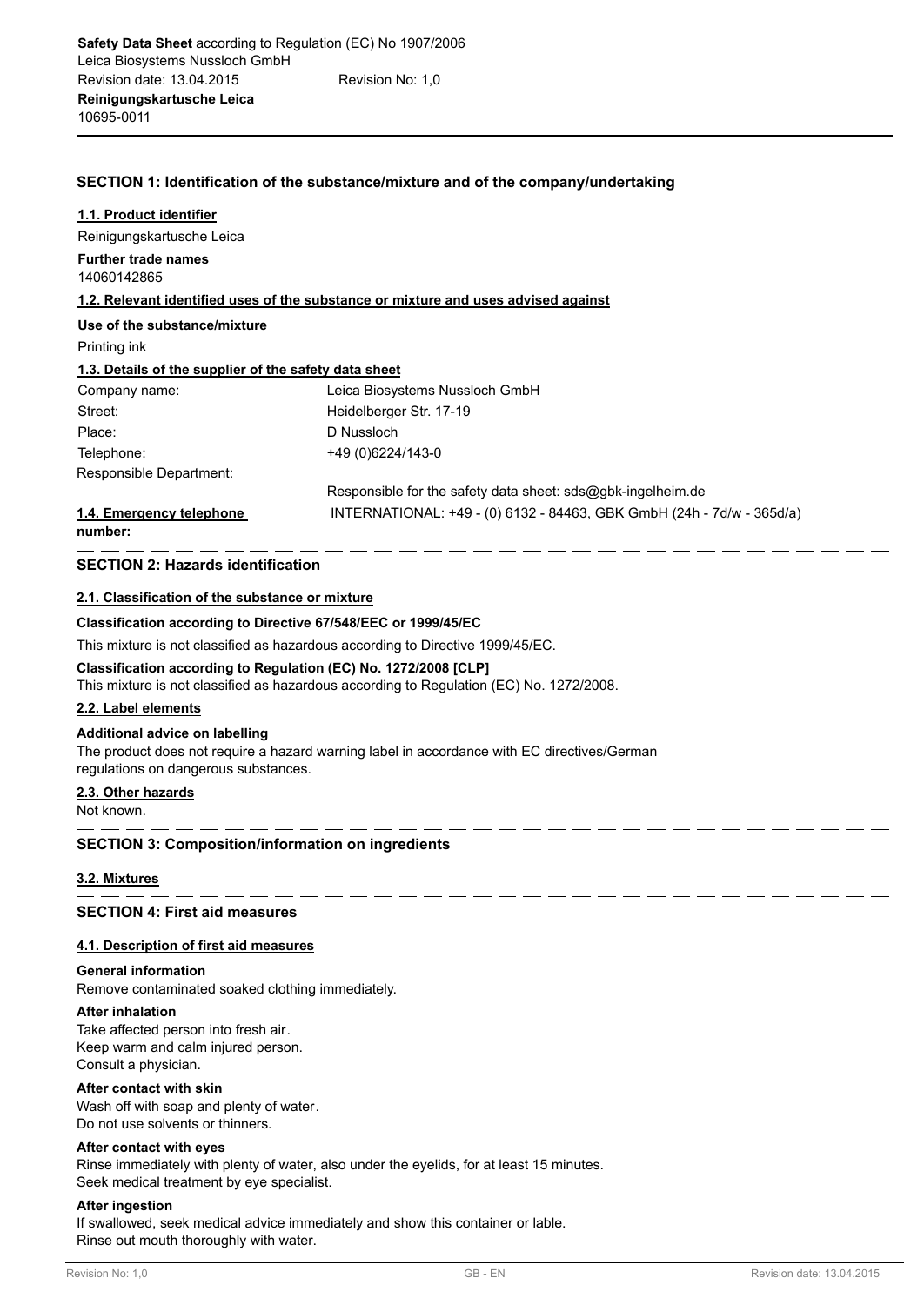## **4.2. Most important symptoms and effects, both acute and delayed**

No data available.

**4.3. Indication of any immediate medical attention and special treatment needed** Treat symptoms.

### **SECTION 5: Firefighting measures**

#### **5.1. Extinguishing media**

#### **Suitable extinguishing media**

Alcohol-resistant foam, dry chemical, carbon dioxide (CO2), water-spray.

## **Unsuitable extinguishing media**

Full water jet.

**5.2. Special hazards arising from the substance or mixture**

No data available.

#### **5.3. Advice for firefighters**

Use breathing apparatus with independent air supply.

#### **Additional information**

Collect contaminated firefighting water separately, must not be discharged into the drains.

### **SECTION 6: Accidental release measures**

#### **6.1. Personal precautions, protective equipment and emergency procedures**

Keep away from sources of ignition - No smoking. Ensure adequate ventilation, especially in confined areas.

#### **6.2. Environmental precautions**

Do not discharge into the drains/surface waters/ground water. Inform competent authority about release into the sewage, ground or into waters.

#### **6.3. Methods and material for containment and cleaning up**

Soak up with inert absorbent material (e.g. sand, silica gel, acid binder, universal binder). Shovel into suitable container for disposal.

#### **6.4. Reference to other sections**

Information for personal protective equipment look up chapter 8. Information for disposal see section 13.

# **SECTION 7: Handling and storage**

#### **7.1. Precautions for safe handling**

#### **Advice on safe handling**

No special measure necessary. Keep away from heat and sources of ignition. Wash hands before breaks and after work.

## **Advice on protection against fire and explosion**

Keep away from sources of ignition - No smoking. Keep away from open flames, hot surfaces and sources of ignition.

#### **7.2. Conditions for safe storage, including any incompatibilities**

#### **Requirements for storage rooms and vessels**

Ensure adequate ventilation, especially in confined areas. Keep container tightly closed.

#### **Advice on storage compatibility**

Keep away from food, drink and animal feeding stuffs.

#### **Further information on storage conditions**

Keep only in original container.

Keep containers tightly closed in a cool, well-ventilated place.

Protect from heat and direct solar radiation.

#### **7.3. Specific end use(s)**

No data available.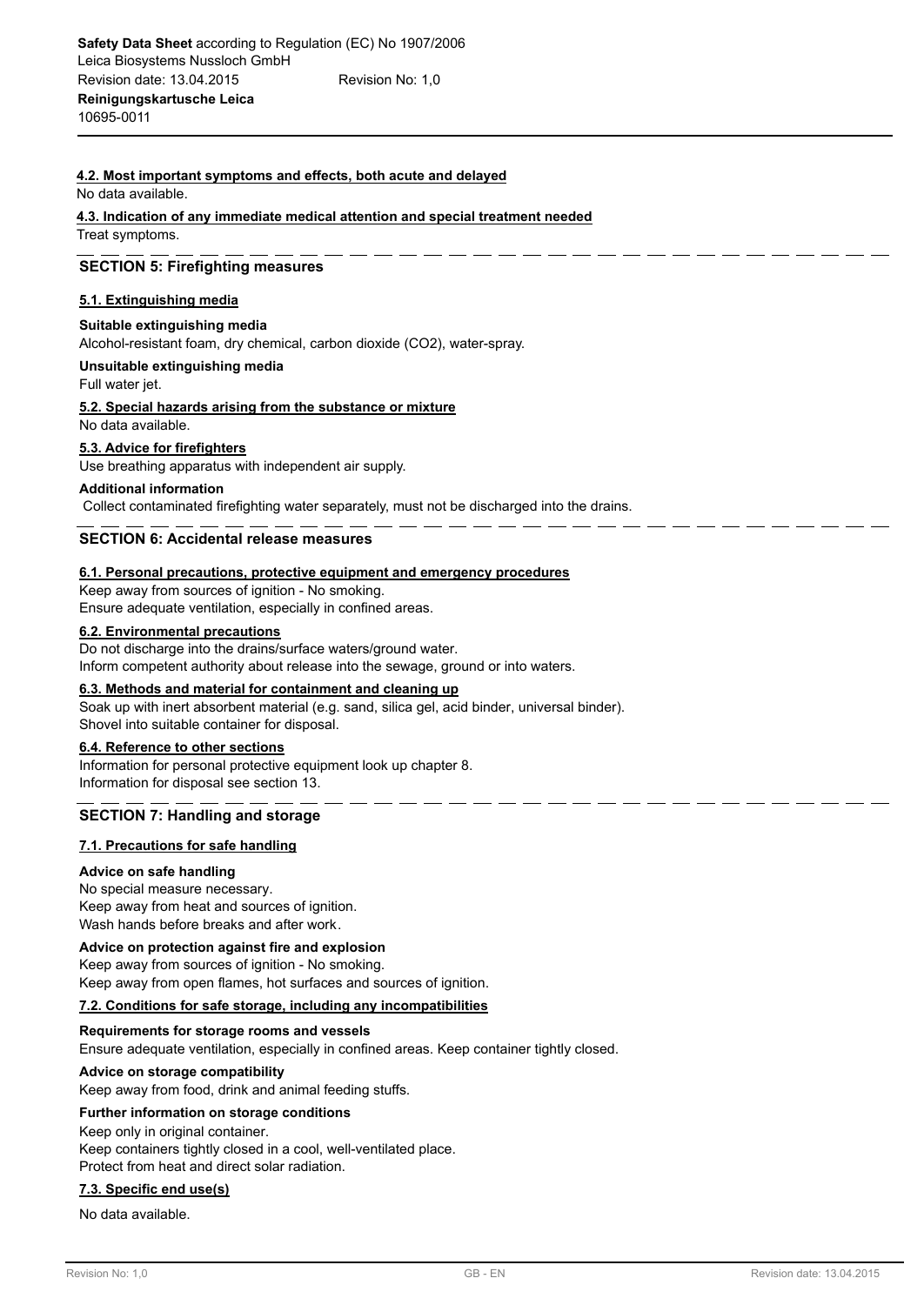## **SECTION 8: Exposure controls/personal protection**

#### **8.1. Control parameters**

**Additional advice on limit values**

No data available.

#### **8.2. Exposure controls**

**Appropriate engineering controls**

Ensure adequate ventilation, especially in confined areas.

**Eye/face protection**

eyeprotection

## **Hand protection**

Protective gloves resistant to chemicals made off nitrile, minimum coat thickness 0.4 mm, permeation resistance (wear duration) approx. 240 minutes, i.e. protective glove < Camatril Velours 730> made by www.kcl.de.

This recommendation refers exclusively to the chemical compatibility and the lab test conforming to EN 374 carried out under lab conditions.

Requirements can vary as a function of the use. Therefore it is necessary to adhere additionally to the recommendations given by the manufacturer of protective gloves.

#### **Skin protection**

Light protective clothing

# **Respiratory protection**

Use suitable breathing apparatus if there is inadequate ventilation. (A-P2)

## **SECTION 9: Physical and chemical properties**

#### **9.1. Information on basic physical and chemical properties**

| Physical state:                          | Liquid                    |  |  |
|------------------------------------------|---------------------------|--|--|
| Colour:                                  | Colourless                |  |  |
| Odour:                                   | characteristic            |  |  |
|                                          |                           |  |  |
| pH-Value:                                | No data available.        |  |  |
| Changes in the physical state            |                           |  |  |
| Melting point:                           | No data available.        |  |  |
| Initial boiling point and boiling range: | 274 - 289 °C              |  |  |
| Flash point:                             | $>$ 120 °C                |  |  |
| Lower explosion limits:                  | 0,6                       |  |  |
| Upper explosion limits:                  | 4,7                       |  |  |
| Density (at 20 $^{\circ}$ C):            | $0,958$ g/cm <sup>3</sup> |  |  |
| Water solubility:                        | insoluble                 |  |  |
| Ignition temperature:                    | No data available.        |  |  |
| Decomposition temperature:               | No data available.        |  |  |
|                                          |                           |  |  |

**9.2. Other information**

No data available.

## **SECTION 10: Stability and reactivity**

### **10.1. Reactivity**

No data available.

## **10.2. Chemical stability**

Stable under normal conditions.

## **10.3. Possibility of hazardous reactions**

Reactions with strong oxidizing agents.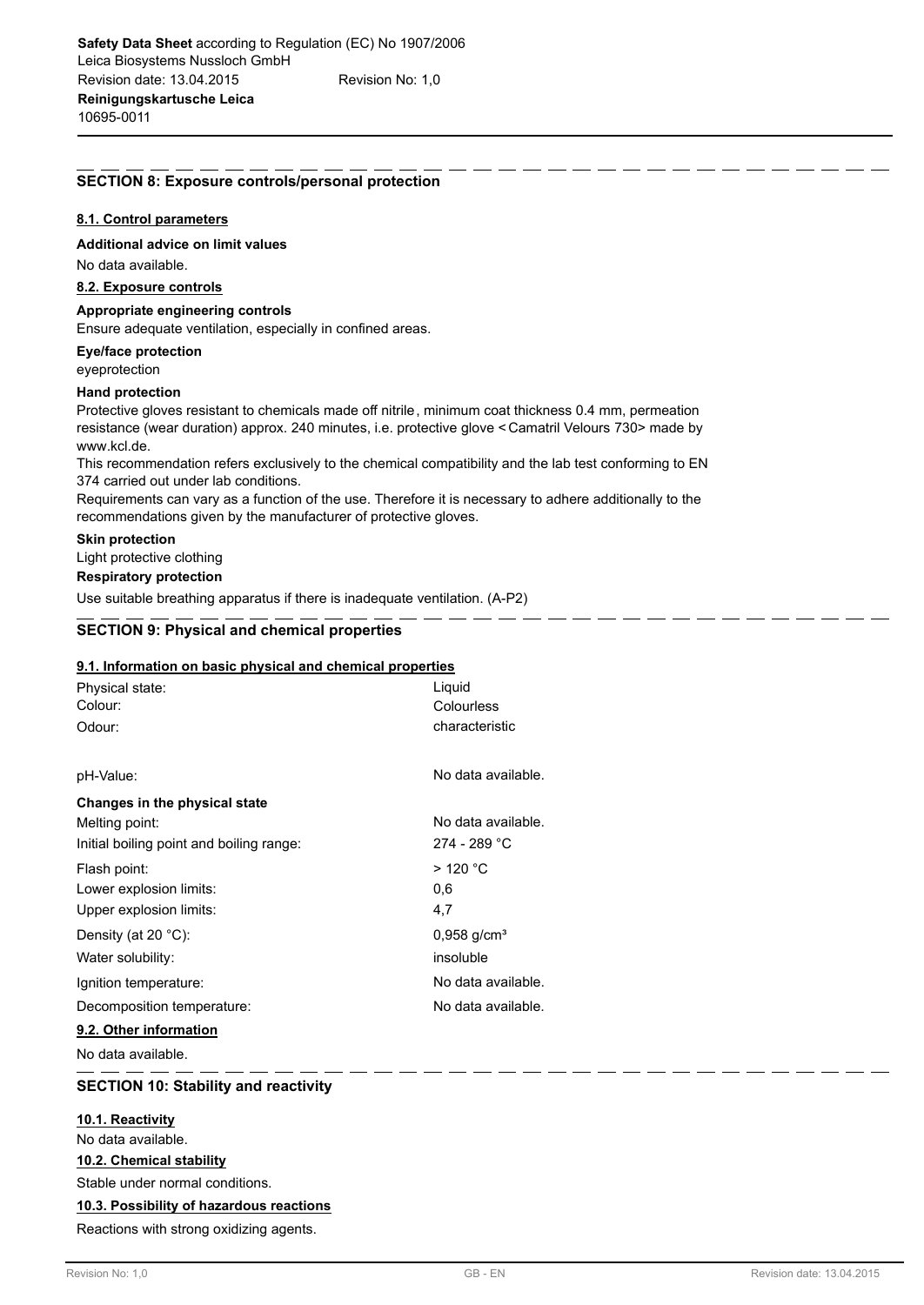#### **10.4. Conditions to avoid**

Information for safe handling look up chapter 7.

#### **10.5. Incompatible materials**

No data available.

#### **10.6. Hazardous decomposition products**

No decomposition if used as directed.

## **SECTION 11: Toxicological information**

#### **11.1. Information on toxicological effects**

#### **Acute toxicity**

Based on available data, the classification criteria are not met.

#### **Irritation and corrosivity**

Based on available data, the classification criteria are not met.

#### **Sensitising effects**

Based on available data, the classification criteria are not met.

#### **STOT-single exposure**

Based on available data, the classification criteria are not met.

#### **Severe effects after repeated or prolonged exposure** Based on available data, the classification criteria are not met.

**Carcinogenic/mutagenic/toxic effects for reproduction** Based on available data, the classification criteria are not met.

# **Aspiration hazard**

Based on available data, the classification criteria are not met.

# **SECTION 12: Ecological information**

#### **12.1. Toxicity**

No data available. **12.2. Persistence and degradability** No data available.

# **12.3. Bioaccumulative potential**

No data available.

# **12.4. Mobility in soil**

No data available.

# **12.5. Results of PBT and vPvB assessment**

No data available.

# **12.6. Other adverse effects**

No data available.

# **Further information**

Do not flush into surface water or sanitary sewer system.

# **SECTION 13: Disposal considerations**

# **13.1. Waste treatment methods**

# **Advice on disposal**

Disposal in accordance with local regulations.

# **Contaminated packaging**

Packaging that cannot be cleaned should be disposed of like the product.

# **SECTION 14: Transport information**

# **Other applicable information**

No hazardous material as defined by the transport regulations.

# **SECTION 15: Regulatory information**